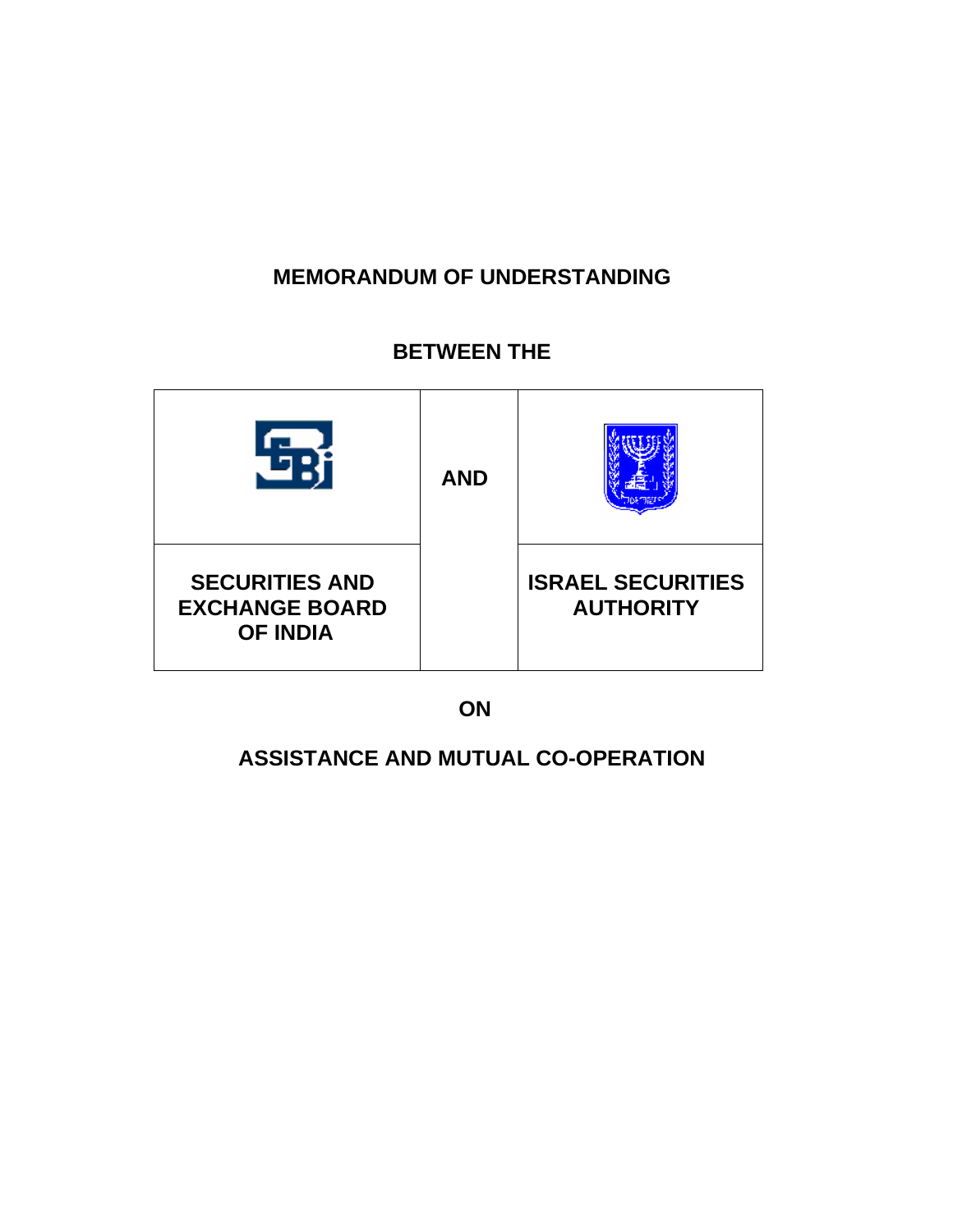## **TABLE OF CONTENTS**

| <b>INTRODUCTION</b>                |                                                                                           | 03 |
|------------------------------------|-------------------------------------------------------------------------------------------|----|
| <b>Article 1</b>                   | <b>DEFINITIONS</b>                                                                        | 04 |
| <b>Article 2</b>                   | <b>PRINCIPLES</b>                                                                         | 05 |
| <b>Article 3</b>                   | <b>SCOPE OF ASSISTANCE</b>                                                                | 07 |
| <b>Article 4</b>                   | <b>REQUEST FOR ASSISTANCE OR INFORMATION</b>                                              | 08 |
| <b>Article 5</b>                   | <b>EXECUTION OF REQUESTS FOR ASSISTANCE</b>                                               | 12 |
| <b>Article 6</b>                   | PERMISSIBLE USES OF INFORMATION EXCHANGED AND<br><b>CONFIDENTIALITY</b>                   | 13 |
| <b>Article 7</b>                   | <b>CONSULTATIONS</b>                                                                      | 14 |
| <b>Article 8</b>                   | <b>COST OF INVESTIGATION OR ASSISTANCE</b>                                                | 14 |
| <b>Article 9</b>                   | <b>AMENDMENTS</b><br><b>OF</b><br>TO.<br>THE<br><b>MEMORANDUM</b><br><b>UNDERSTANDING</b> | 15 |
| <b>Article 10</b>                  | <b>PUBLICATION</b>                                                                        | 15 |
| <b>Article 11</b>                  | <b>ENTRY INTO FORCE AND TERMINATION</b>                                                   | 15 |
| <b>APPENDIX A: CONTACT PERSONS</b> |                                                                                           | 17 |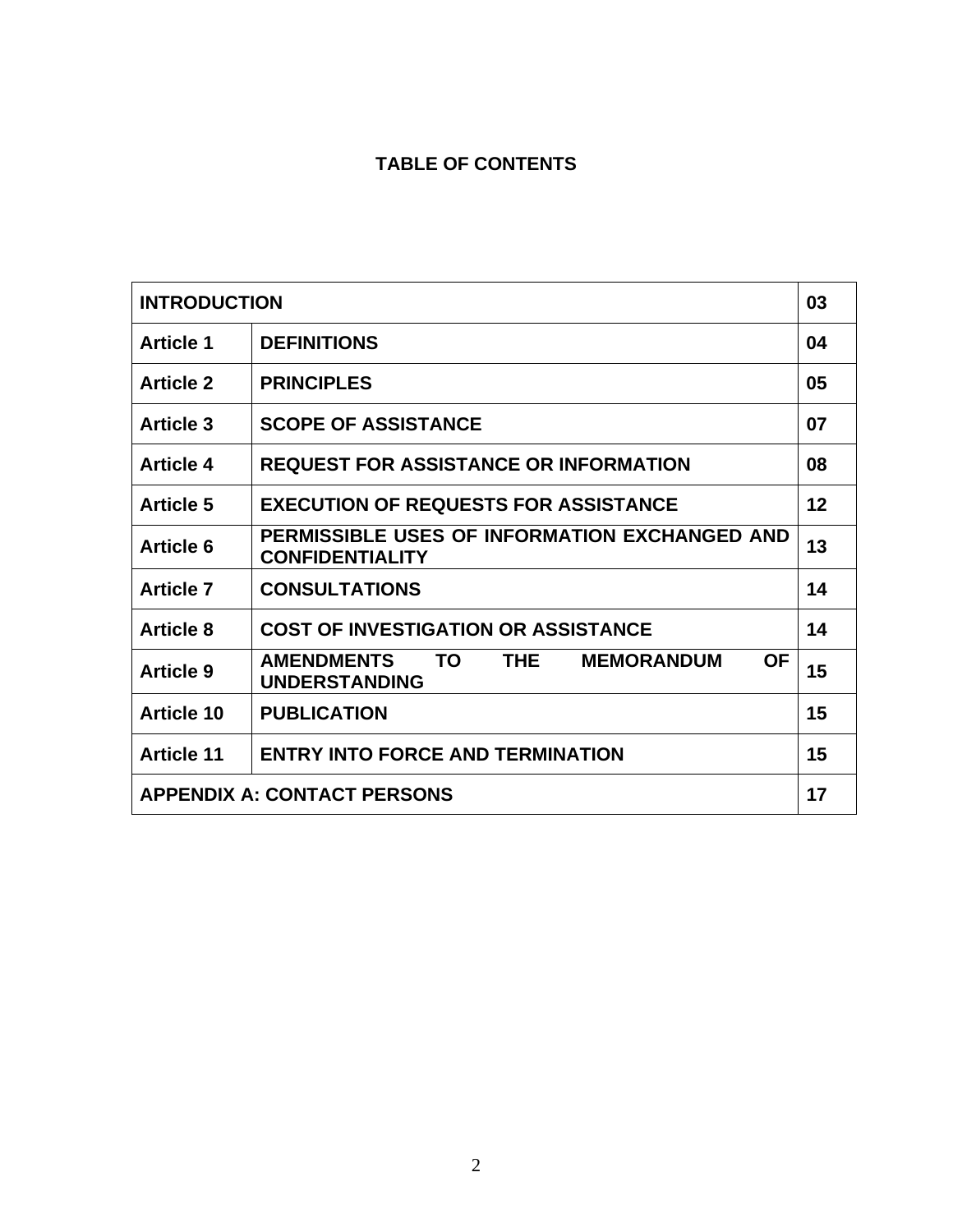#### **Introduction**

The Securities & Exchange Board of India (hereafter referred to as 'SEBI') was established under SEBI Act, 1992 to regulate the securities market in India. The objectives of the Securities & Exchange Board of India are to protect the interest of the investors, and to promote development of and to regulate the development of the securities markets in India. The main functions of Securities and Exchange Board of India include registration, regulation and supervision of intermediaries operating in the securities market, promoting and regulating self regulatory organsiations, prohibiting fraudulent and unfair trade practices relating to securities markets, calling from or furnishing to agencies such information as may be considered necessary by it for efficient discharge of functions.

The Israel Securities Authority (hereafter referred to as 'ISA') was established pursuant to the Securities Law, 5728-1968, and its mandate is to protect the interests of the public investing in securities, as stipulated in the Law. Pursuant to this mandate, the functions of ISA, among others, include granting permits to publish prospectuses, regulating and supervising the mutual fund industry, monitoring disclosure, monitoring tender offers, licensing intermediaries, conducting investigation and ensuring fair and orderly trade of securities exchanges operating in Israel.

#### **SEBI and the ISA (hereafter referred to as "the Authorities"),**

Considering the increasing internationalization, harmonization and interdependence of securities and financial markets due to the use of modern technology and the need for closer co-operation between exchanges, for mutual assistance, for the strengthening of cross-border co-operation in order to enhance investor protection, to promote the integrity of securities markets and more generally to facilitate performance of the supervisory functions and the effective enforcement of the Laws and Regulations governing the markets;

3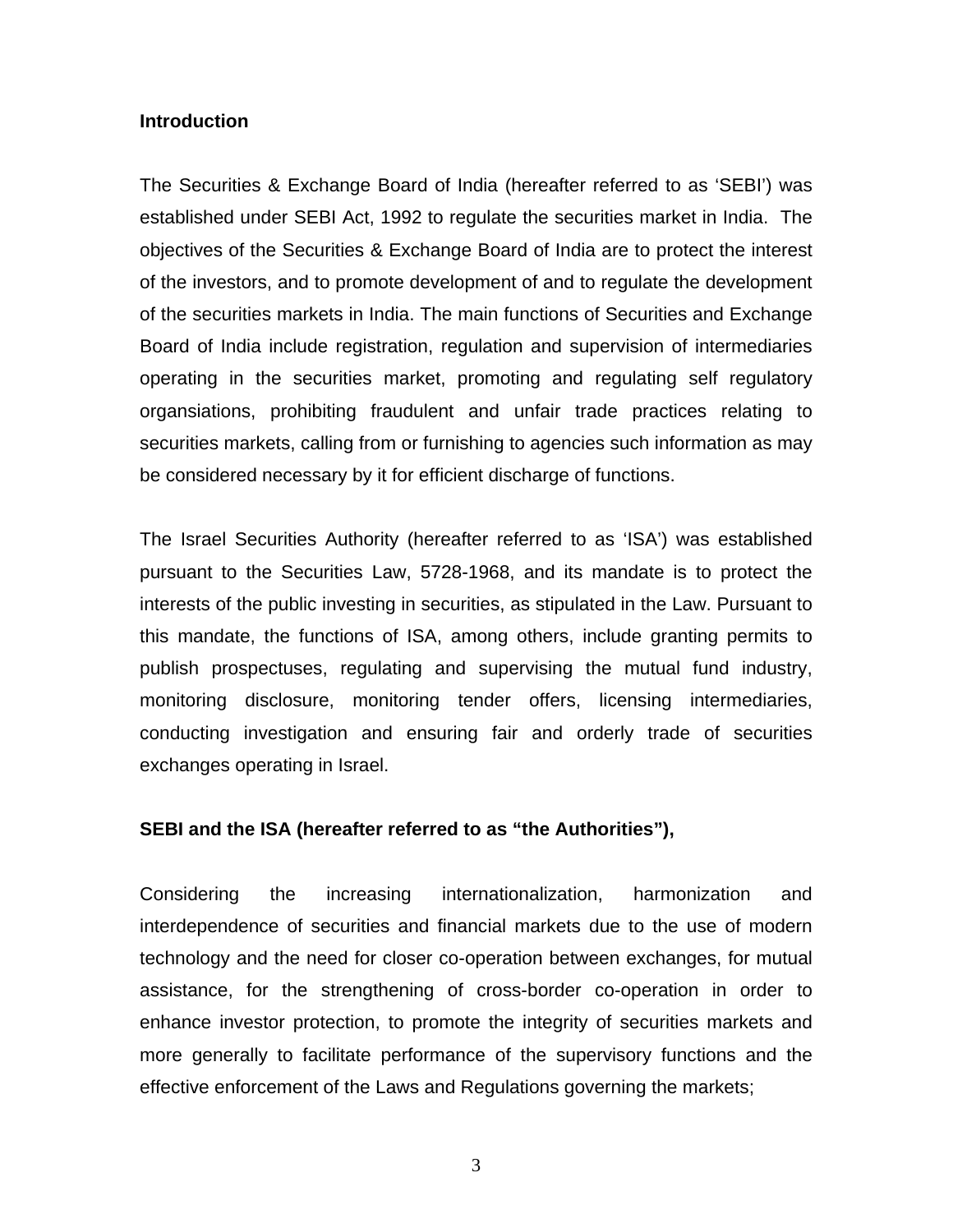Considering that such an approach entails the sharing of different types of information given the various duties vested in the Authorities;

Considering that SEBI and the ISA are signatories to the International Organization for Securities Commissions (hereinafter "IOSCO") Multilateral Memorandum of Understanding (hereinafter "the MMOU") the Parties will continue acting in furtherance of their commitments under the MMOU and will be obliged to refrain from acts which would defeat the object and purpose of the MMOU. This bilateral Memorandum of Understanding is not intended to supercede these commitments regarding the MMOU. This bilateral Memorandum of Understanding endeavors to address issues specific to the relationship between the Authorities.

#### **Have thus reached the following understanding:**

#### **Article 1 -Definitions**

- 1. *"Authority"* means the Securities and Exchange Board of India (SEBI) or the Israel Securities Authority (ISA).
- 2. *"Authorities"* means the Securities and Exchange Board of India and the Israel Securities Authority.
- 3. *"Requested Authority"* means the Authority to whom a request is made under this Memorandum of Understanding.
- 4. *"Requesting Authority"* means the Authority making a request under this Memorandum of Understanding.
- 5. *"Laws and Regulations"* means the provisions of the laws of the jurisdictions of the Authorities, the regulations promulgated there under, and other regulatory requirements that fall within the competence of the Authorities.
- 6. *"Person"* means any natural or legal person.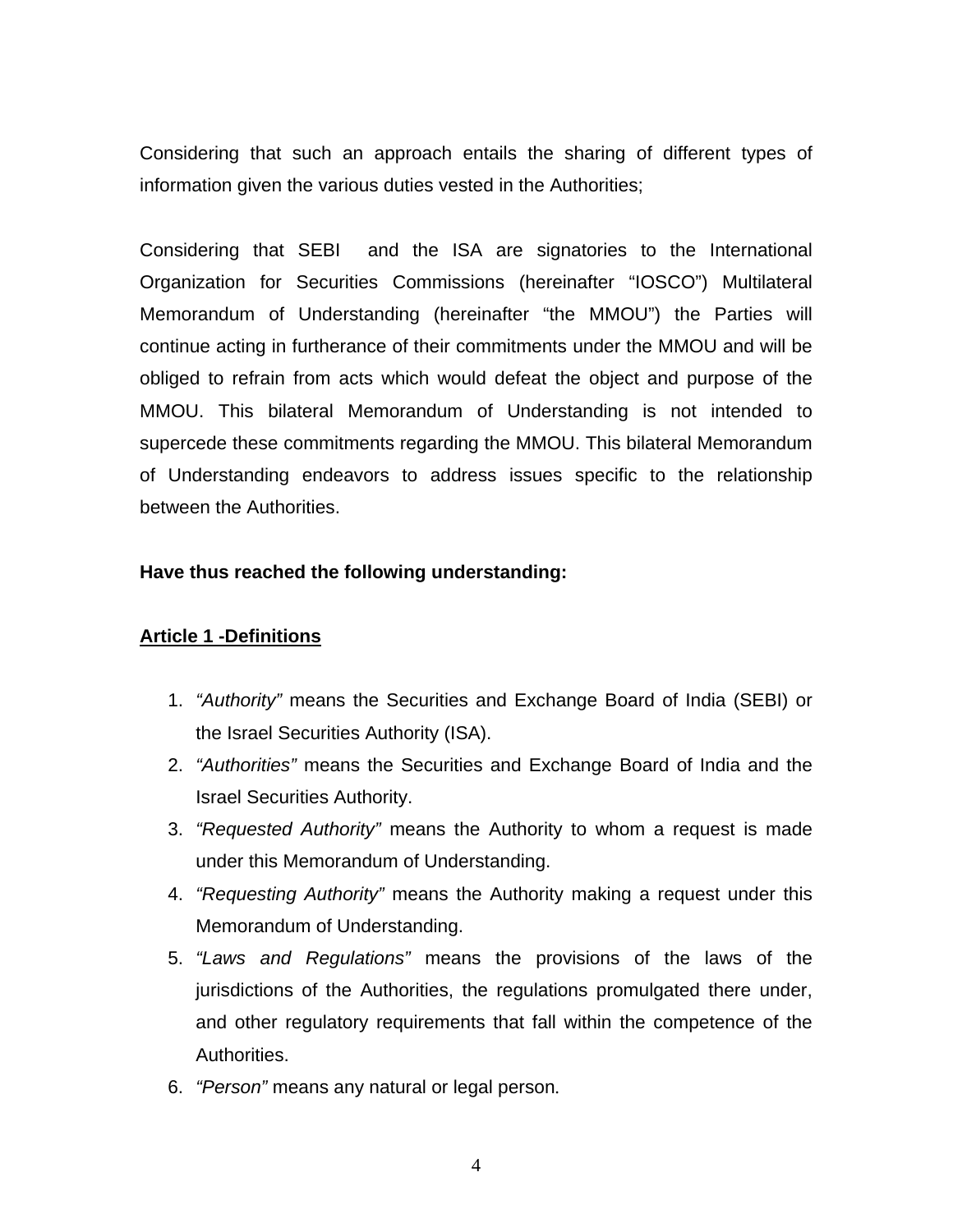- 7. *"Securities"* means shares, bonds and other forms of securitized debts, futures and derivative products including commodity derivatives, units of undertakings in collective investment schemes and other financial products traded in the respective states of the Authorities.
- 8. *"Securities Market"* means an exchange or other market, including an over the counter market, in respect of equity securities, debt securities, bonds, options, or any other security that is recognized, regulated or supervised by the authorities.
- 9. *"Intermediary"* means any investment firm, bank, collective investment scheme and any other person acting within the scope of competence of the Authorities.
- 10. *"Issuer"* means a person making an offer to the public or seeking listing of a security.
- 11. *"Territory"* means the country, state or other territory, as the case may be, in which an Authority has authority, power and/ or jurisdiction.

#### **Article 2 - Principles**

- 2.1 Without prejudice to the provisions set forth by Indian and Israeli law, the purpose of this Memorandum of Understanding is to establish a general framework for co-operation and consultation between the Authorities, in order to facilitate the fulfilling of their regulatory responsibilities. The provisions of this Memorandum of Understanding are not intended to create legally binding commitments or supersede the national Laws and Regulations and shall be consistent with the national laws, regulations and conventions of the Authorities of the respective countries.
- 2.2 The Authorities will use their best endeavours to meet the terms of this Memorandum of Understanding.
- 2.3. This Memorandum of Understanding does not affect any right of any Authority under its national laws and regulations or any other arrangement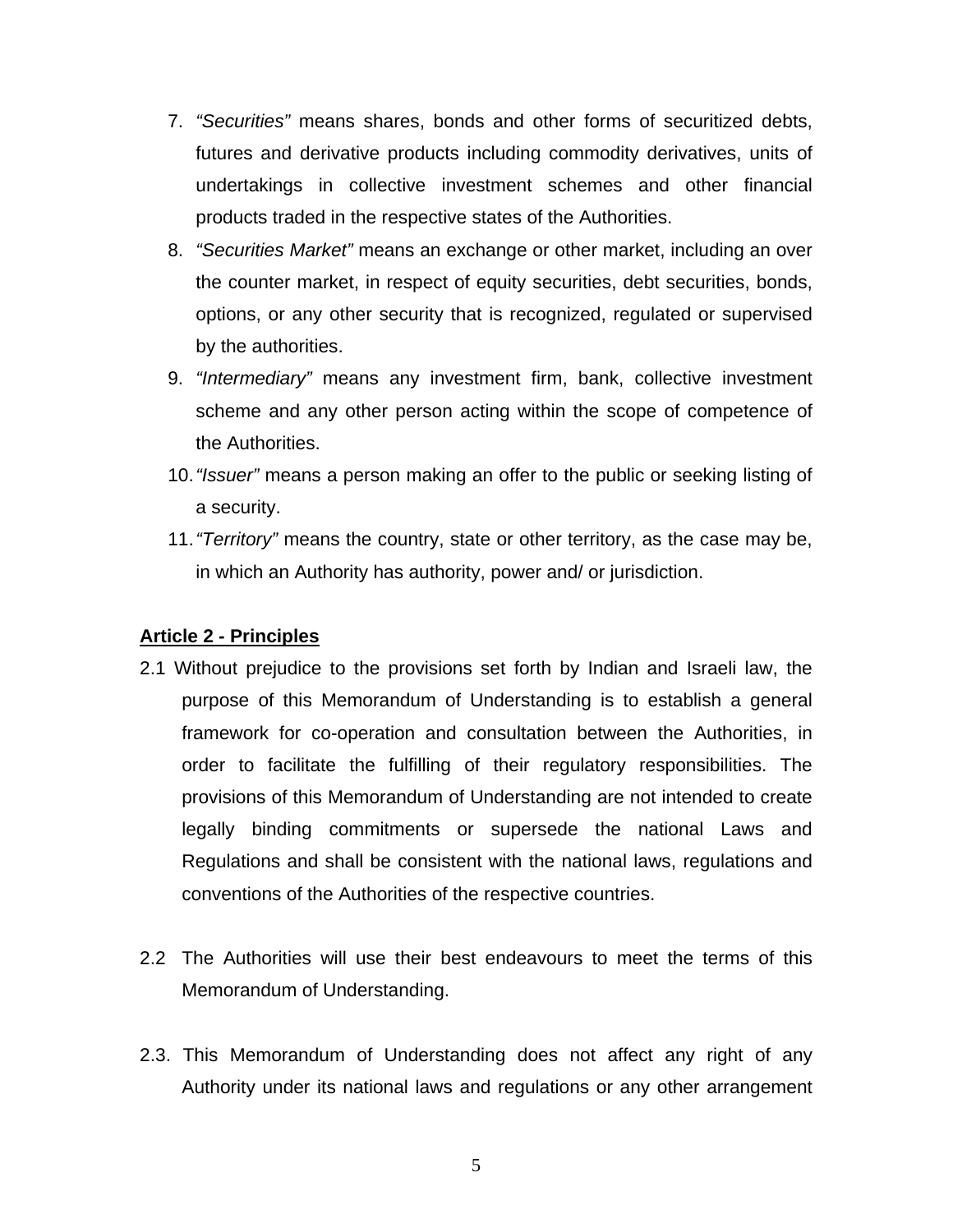to take measures otherwise than as provided herein to obtain information necessary to ensure compliance with, or to enforce, its national laws and regulations. In particular, this Memorandum of Understanding does not affect any right of any Authority to communicate with or obtain information or documents from any other person on a voluntary basis in the territory of the other Authority, provided that it does not violate national laws and regulations of the authority in which territory the information is communicated or obtained;

- 2.4 This Memorandum of Understanding will not give rise, directly or indirectly, on the part of any person other than the Authorities the right to obtain, suppress or exclude any information or to challenge the execution of a request for assistance under this Memorandum of Understanding;
- 2.5 The Authorities recognise the need and desirability for providing mutual assistance and exchanging information to assist each other in ensuring compliance with laws or regulations of their respective countries. However, the Requested Authority may deny assistance requested under this Memorandum of Understanding on the ground that:
	- (a) the provision of assistance would violate an essential national or public interest or national laws and regulations of the Requested Authority; or
	- (b) the request is not made in accordance with the provisions of this Memorandum of Understanding.

6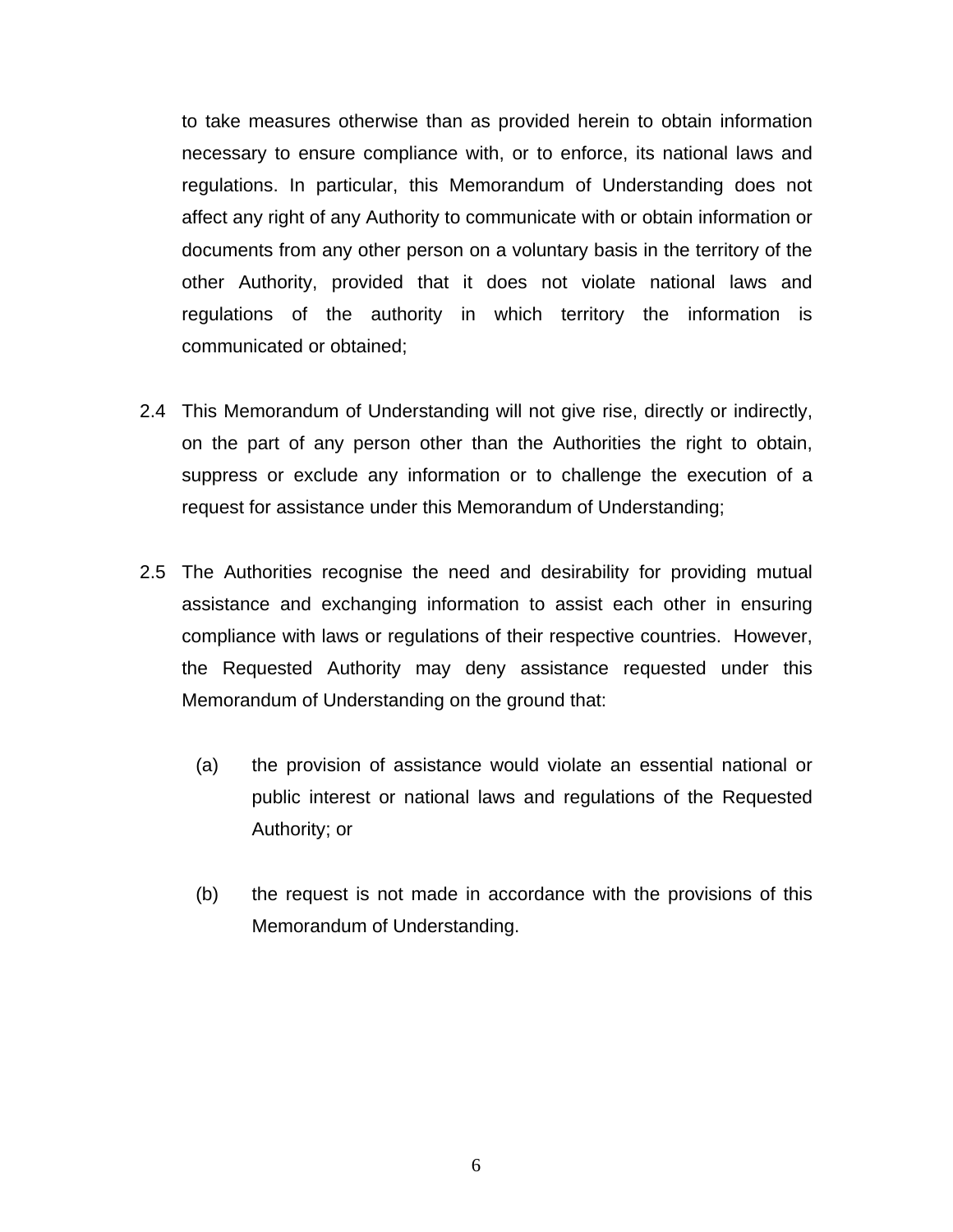#### **Article 3 - Scope of assistance**

- 1. To the extent permitted by their respective Laws and Regulations, the Authorities will provide each other with mutual assistance in any matters falling within the competence of the Authorities, including in particular the following areas:
	- a. investigations and enforcement in connection with applicable Laws and Regulations relating to insider dealing, market manipulation and other fraudulent or manipulative practices in the securities field,
	- b. investigation and enforcement of, and monitoring compliance with, applicable Laws, Rules and Regulations relating to dealing in, advising on and the management, administration and safekeeping of securities,
	- c. checking that the conditions for the taking up of, or continuing in, business as an Intermediary are met, including e.g. the enforcement of requirements to be authorized,
	- d. enforcing and monitoring compliance with applicable Laws and Regulations relating to the disclosure of interests in securities, takeover bids or the acquisition of influence over intermediaries,
	- e. the supervision of the Financial Markets, including clearing and settlement facilities, the monitoring and surveillance of OTC-transactions in securities listed on regulated markets,
	- f. enforcing or monitoring compliance with applicable Laws and Regulations relating to the duties of issuers and offerors of securities and directors, officers, shareholders and professional advisors of companies listed or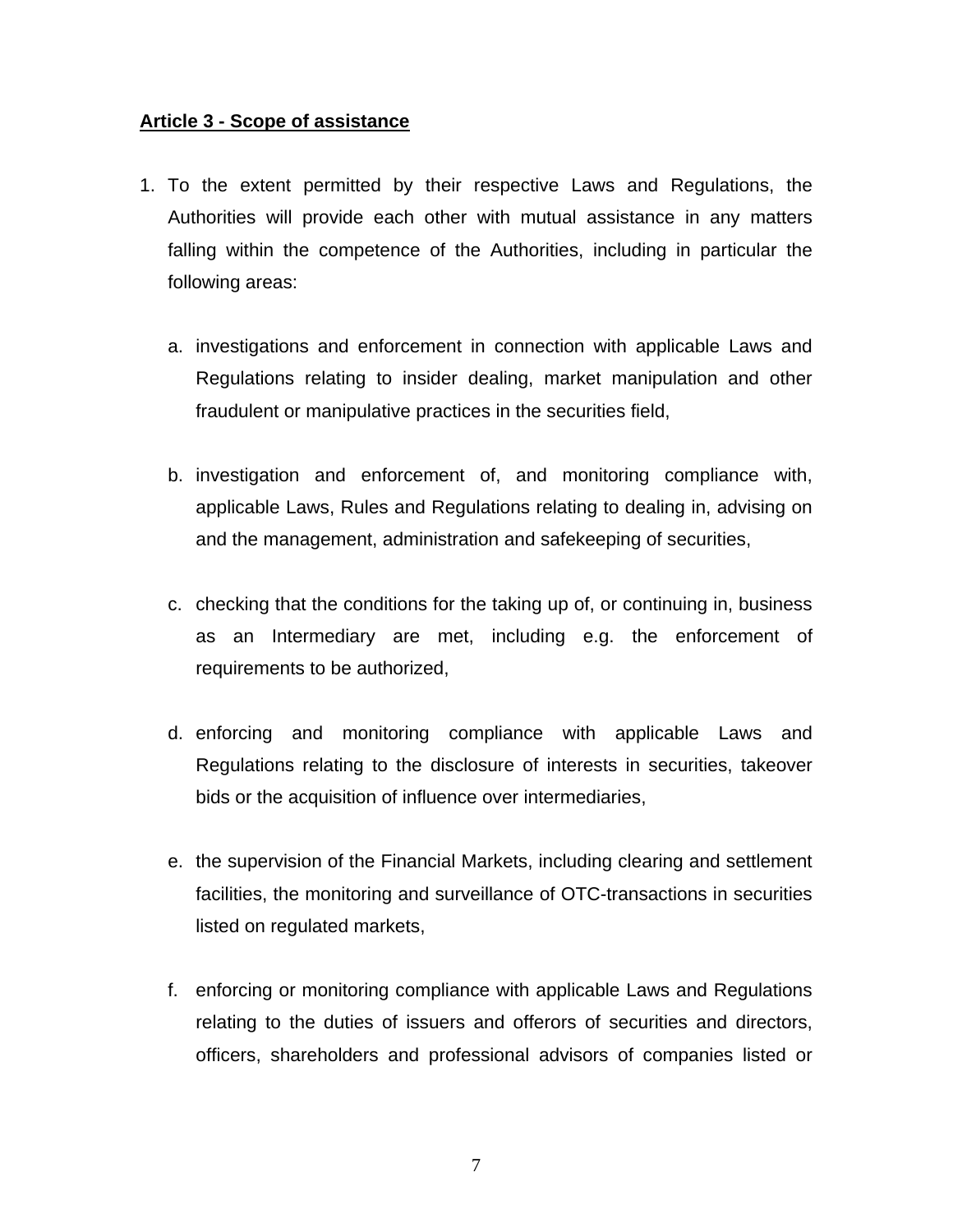applying for listing in relation to disclosure of information relevant to the investors,

g. any other matter agreed upon between the Authorities from time to time.

### **Article 4 - Requests for Assistance or Information**

- 4.1. Requests for assistance will be made in writing, signed by the contact person of the Requesting Authority, and addressed to the contact person of the Requested Authority listed in Annex A.
- 4.2 The Request will specify the following:
	- a. a description of the subject matter of the request and the purpose for which the information is sought and the reasons for seeking the said information;
	- b. a description of the specific information requested by the Requesting Authority;
	- c. a description of the facts that constitute the grounds for the suspicion that the offence that is the subject of the request has been committed, and of the connection between these facts and the assistance requested;
	- d. a short description of the relevant provisions that may have been violated and, if known to the Requesting Authority, a list of the persons or institutions believed by the Requesting Authority to possess the information sought or the places where such information may be obtained and the details that support this belief, to the best of the Requesting Authority's knowledge;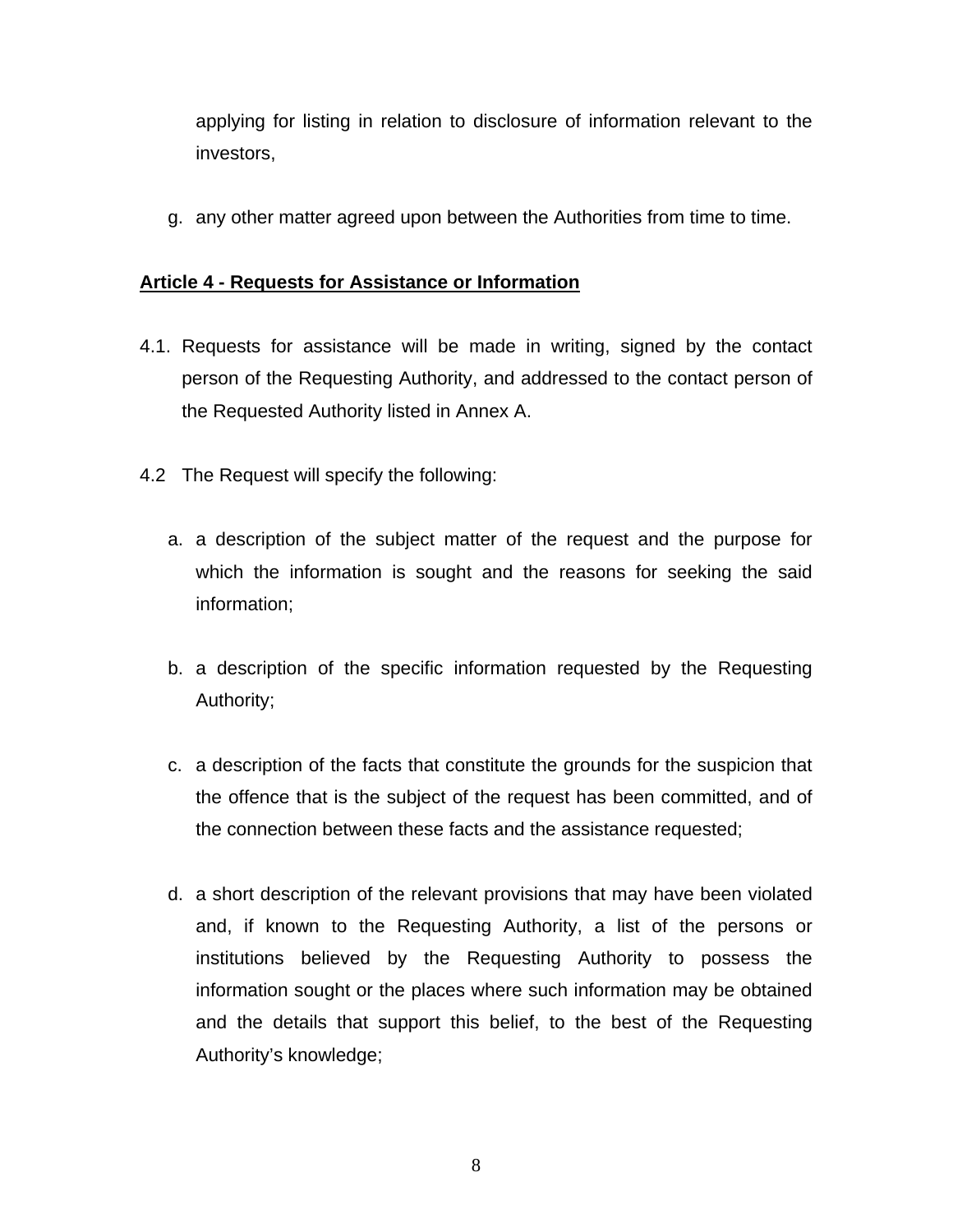- e. in so far as the request concerns information relating to transactions in specific securities
	- a description of the securities in question as precise as possible, including the securities code,
	- the names of the firms with whose dealings in the securities the Requesting Authority is concerned,
	- the dates between which transactions in the securities are considered relevant for the purposes of the request,
	- the names of any persons on whose behalf relevant transactions in the securities are believed or suspected to have been entered into;
- f. in so far as the request relates to information concerning the business or activities of any person, such precise information as the Requesting Authority is able to provide so as to enable such persons to be identified;
- g. an indication of the sensitivity or confidentiality of the information contained in the request and whether the Requesting Authority agrees that the request will be disclosed to persons whom the Requested Authority may need to approach for information;
- h. whether the Requesting Authority is or has been in contact with any other authority or law enforcement agency in the State of the Requested Authority in relation to the subject matter of the request;
- i. any other securities authority of another State whom the Requesting Authority is aware has an active interest in the subject matter of the request;
- j. an indication of the urgency of the request, or the desired time period for the reply.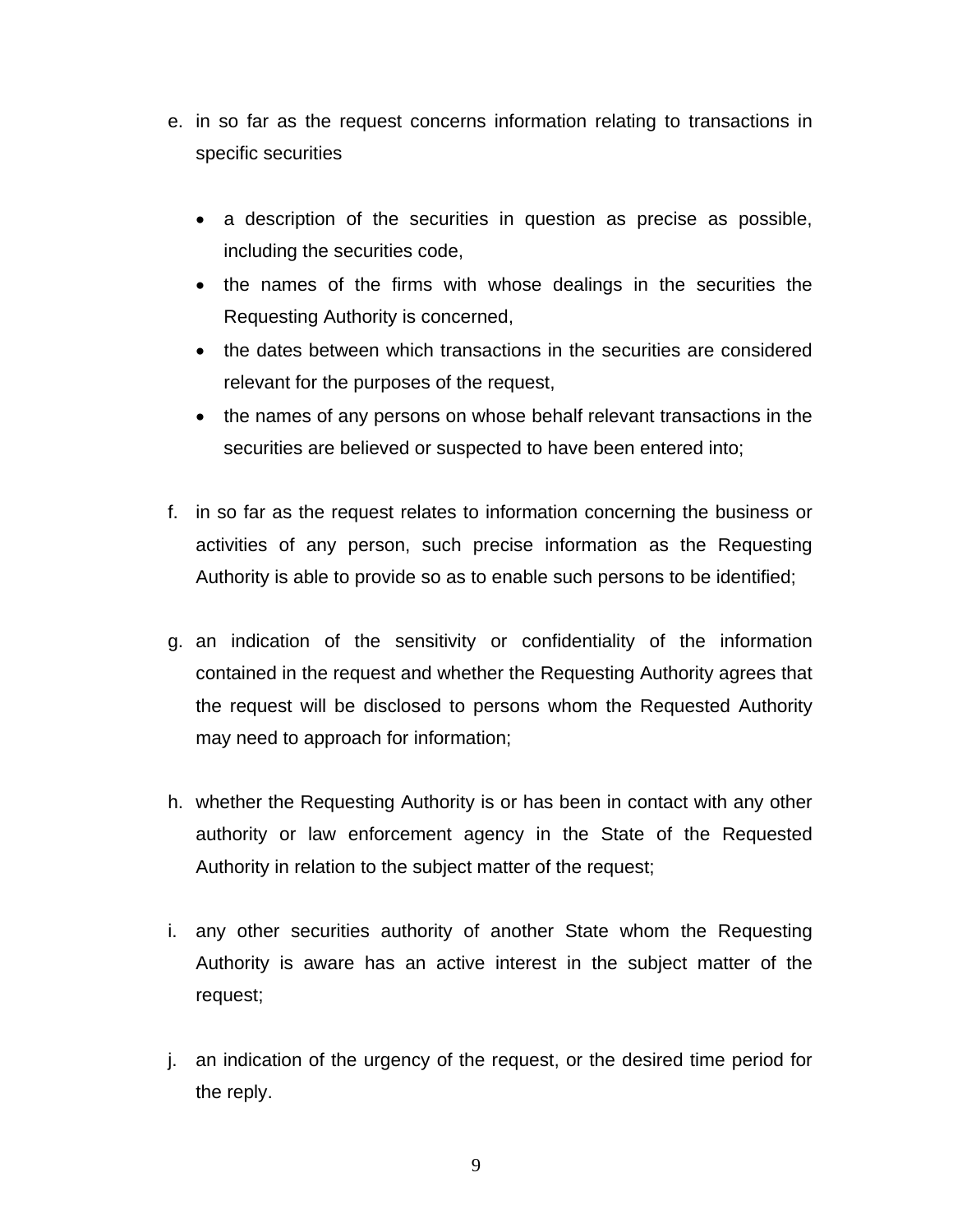- 4.3 Each request will be assessed on a case by case basis by the Requested Authority to determine whether assistance can be provided under the terms of this Memorandum of Understanding. In any case where the request cannot be accepted completely, the Requested Authority will consider whether there may be other assistance which can be given, to the extent permitted by its laws and regulations.
- 4.4 In deciding whether to accept or decline a request, the Requested Authority will take account of :
	- (a) matters specified by the laws and regulations in the territory of the Requested Authority; and
	- (b) whether the request involves an assertion of jurisdiction not recognized by the territory of the Requested Authority; and
	- (c) whether it would be contrary to an essential national or public interest to give the assistance sought.
- 4.5 The Requested Authority may refuse to Act on a request for assistance where sharing of the information might adversely affect the sovereignty, security or public policy of the State of the Requested Authority or where judicial proceedings for the imposition of criminal penalties have already been initiated in the jurisdiction of the Requested Authority, in respect of the same actions and against the same persons or on grounds that the provision of assistance might result in a judicial or administrative sanction being imposed, where a non-appealable judicial or administrative sanction has already been imposed, in the jurisdiction of the Requested Authority, in respect of the same actions and against the same persons. Nothing in this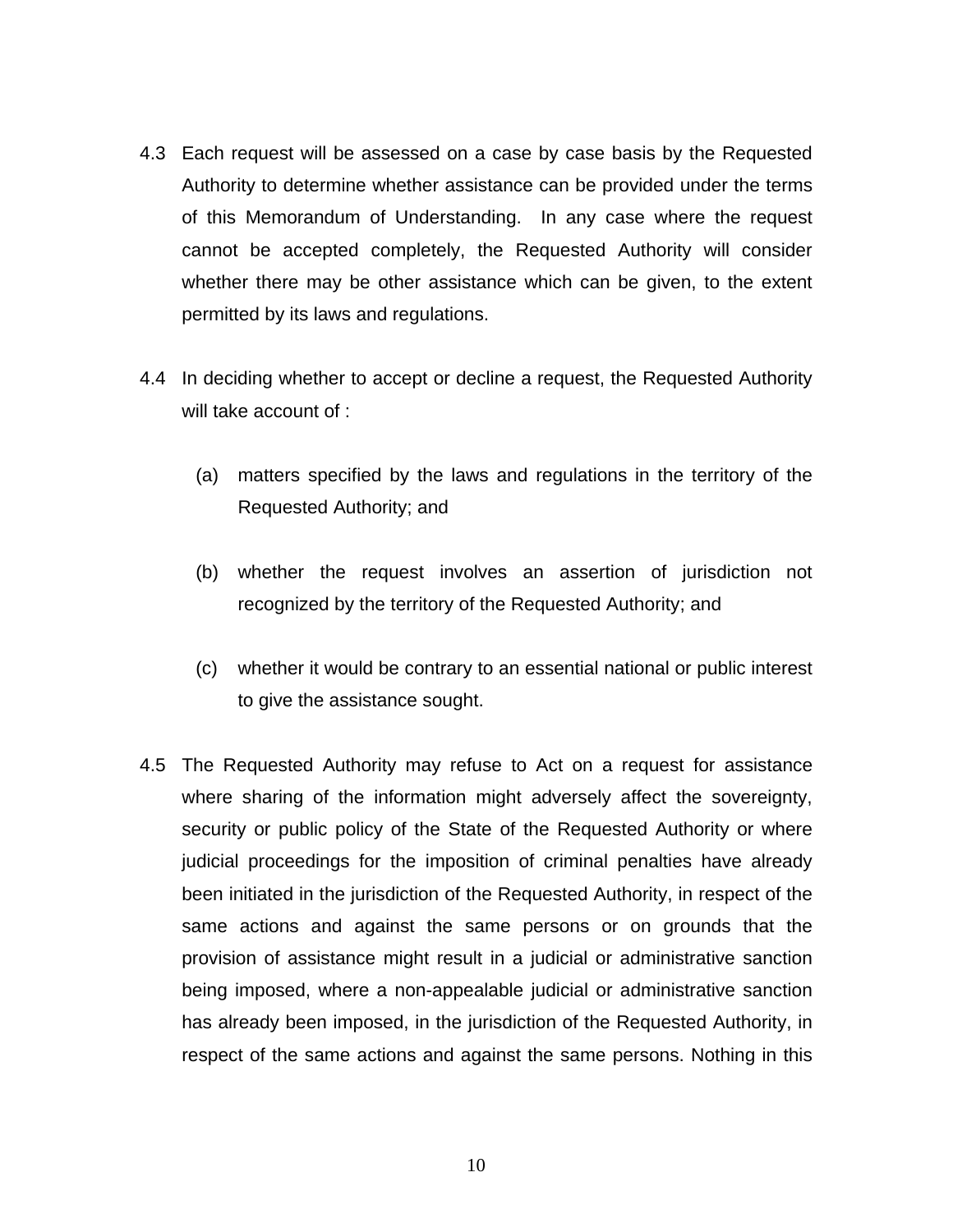provision shall prevent the Requested Authority from refusing a request in accordance with its own national Laws and Regulations.

- 4.6 To the extent permitted by their national laws and regulations, where one Authority has information which will assist another Authority in the performance of its regulatory functions, the former may provide such information, or arrange for such information to be provided, on a voluntary basis even though no request has been made by the other Authority (unsolicited information).
- 4.7 To the extent permitted by its national Laws and Regulations, the Requesting Authority will provide the Requested Authority with such further assistance as may reasonably be required for the efficient execution of the request including the provision of further information as to the circumstances surrounding the request, staff or other resources.
- 4.8 In cases where the information requested may be maintained by, or available to, another authority within the country of the Requested Authority, the Requested Authority will endeavor to provide full assistance in obtaining the information requested, to the extent permitted by its national Laws, Rules and Regulations. If necessary, the Requested Authority will provide the Requesting Authority with sufficient information to establish direct contact between the Requesting Authority and other authority.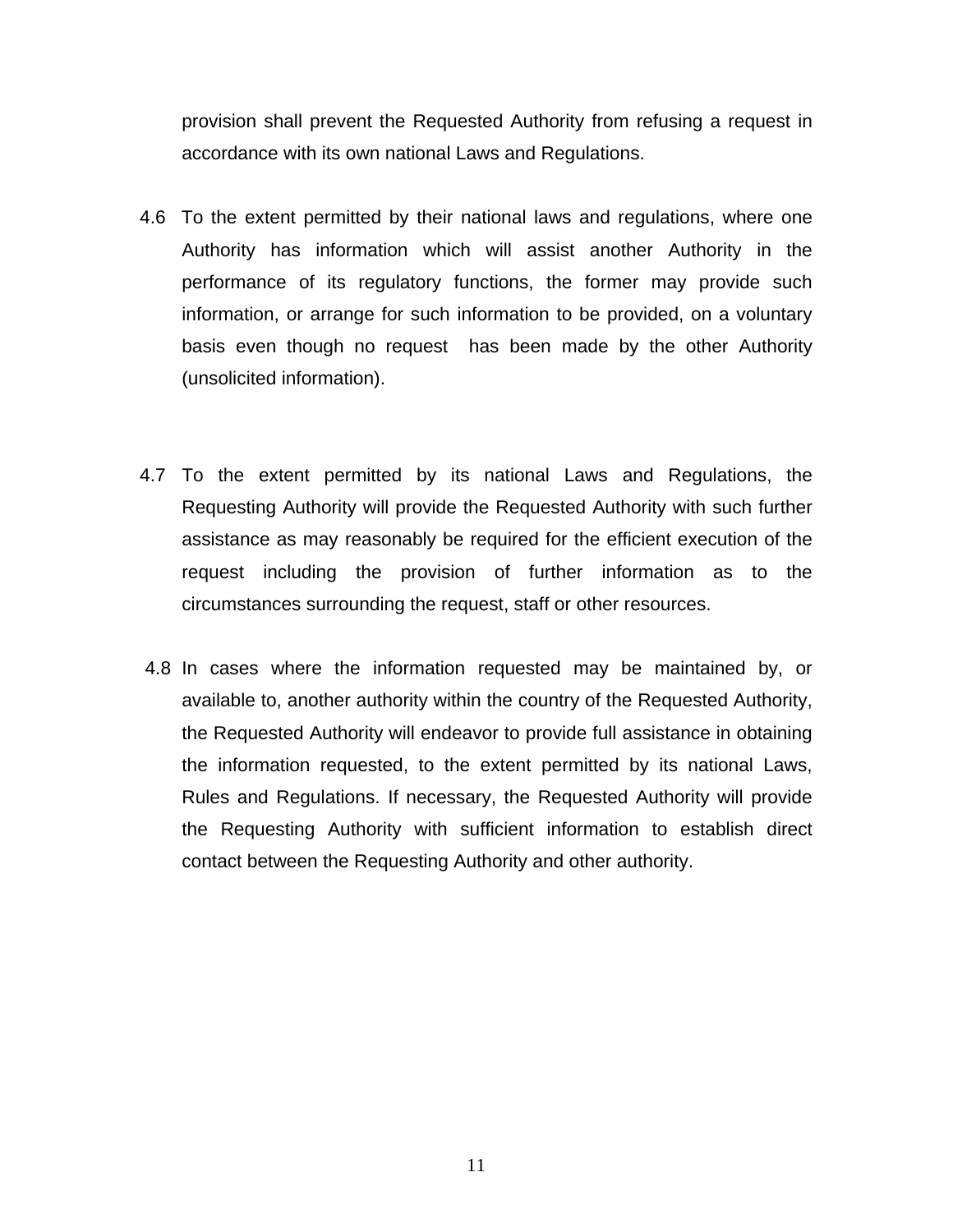#### **Article 5 -Execution of Requests for Assistance**

- 5.1 To the extent permitted by its national Laws and Regulations, the Requested Authority will take all reasonable steps to obtain and provide the information sought within a reasonable period of time.
- 5.2 The Requested Authority will use the relevant means at its disposal for the execution of the request. The Authorities will consult and agree on the types of enquiry that may be necessary for the execution of a request. Unless otherwise agreed by the Authorities, information, documents or copies thereof requested under this Memorandum of Understanding, will be gathered in accordance with the Laws and Regulations applicable in the jurisdiction of the Requested Authority. Where permissible under the Laws and Regulations of the jurisdiction of the Requested Authority, a representative of the Requesting Authority may be present at the taking of statements and may provide, to a designated representative of the Requested Authority, specific questions to be asked of any witness.
- 5.3 To the extent permitted by its national Laws and Regulations, the Requesting Authority will provide the Requested Authority with such further assistance as may reasonably be required for the efficient execution of the request including the provision of further information as to the circumstances surrounding the request, staff or other resources.
- 5.4 To the extent permitted by their respective national Laws and Regulations, the Authorities will consider conducting joint investigations in cases where the request for assistance concerns violations of their Laws and Regulations, where it would assist in the effective investigation of the alleged violations. The Authorities will consult to define the procedures to be adopted for conducting any joint investigation, the sharing of work and responsibilities and the follow up actions to such investigations.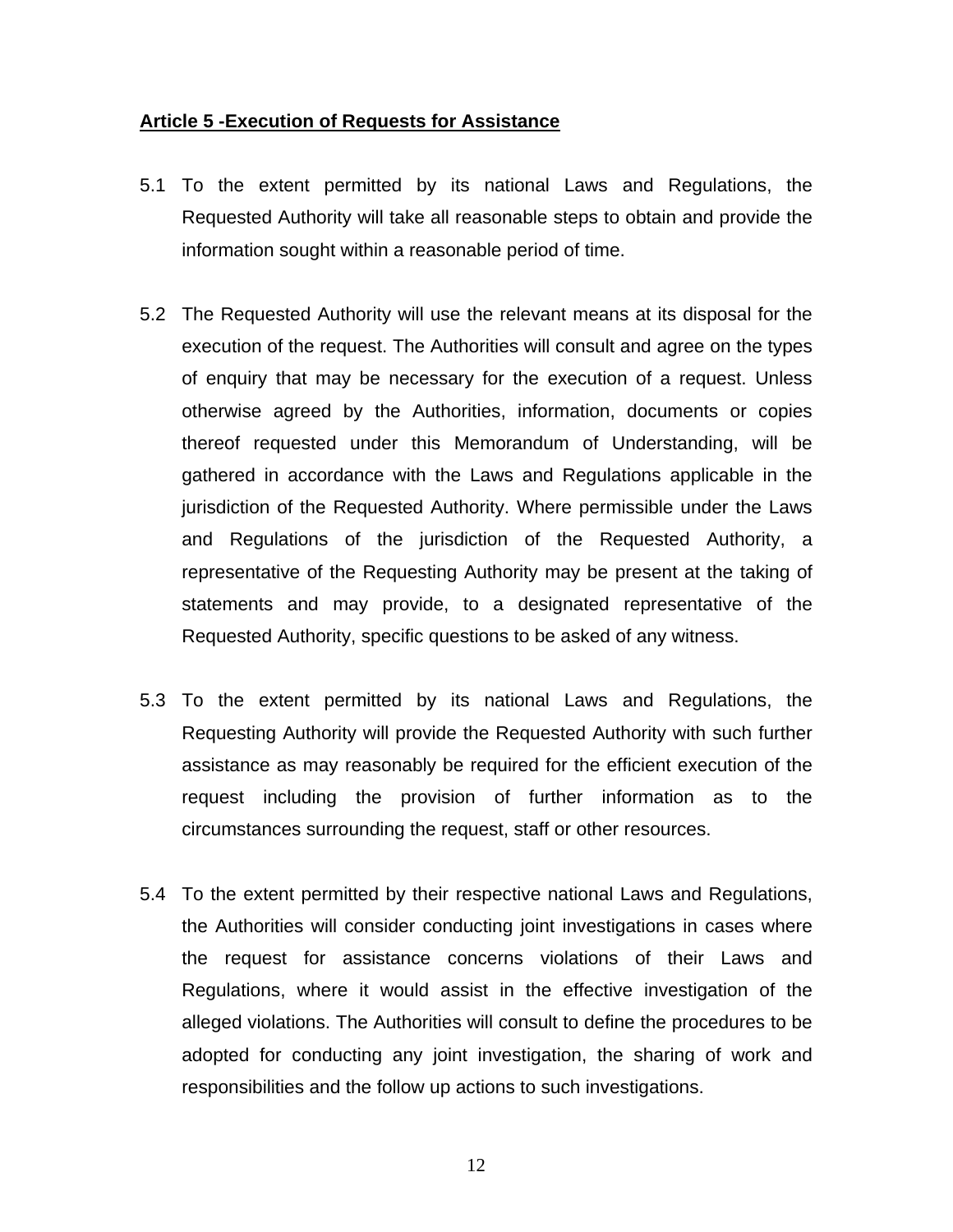### **Article 6 - Permissible Uses of the Information Exchanged and Confidentiality**

- 6.1 The Authorities will use the information exchanged solely for the purposes of:
	- a. securing compliance with or enforcement of the laws or regulations specified in the Request;
	- b. initiating, conducting or assisting in administrative, civil, disciplinary or criminal proceedings resulting from the violation of the Laws and Regulations specified in the Request.
	- c. any of the particular purposes specified in sub-paragraphs 3 (1)a.-f. to the extent that they are administered by the Requesting Authority.
- 6.2 Any assistance or information provided under this Memorandum of Understanding should be used by the Requesting Authority only for the purposes stated in the request, including ensuring the proper administration and enforcement of the Laws and Regulations of the Requesting Authority specified in the request;
- 6.3 The Authorities to which unsolicited information is supplied will use this information solely for the purposes stated in the transmission letter or for the purposes of administrative proceedings or for the discharge of the obligation to report to judicial authorities.
- 6.4 To the extent permitted or required by law, each Authority will keep confidential any request for assistance made under this Memorandum of Understanding, the contents of such requests and the information received under this Memorandum of Understanding as well as any matters arising in the course of its operation, in particular consultations between or among the Authorities, and unsolicited assistance. After consultation with the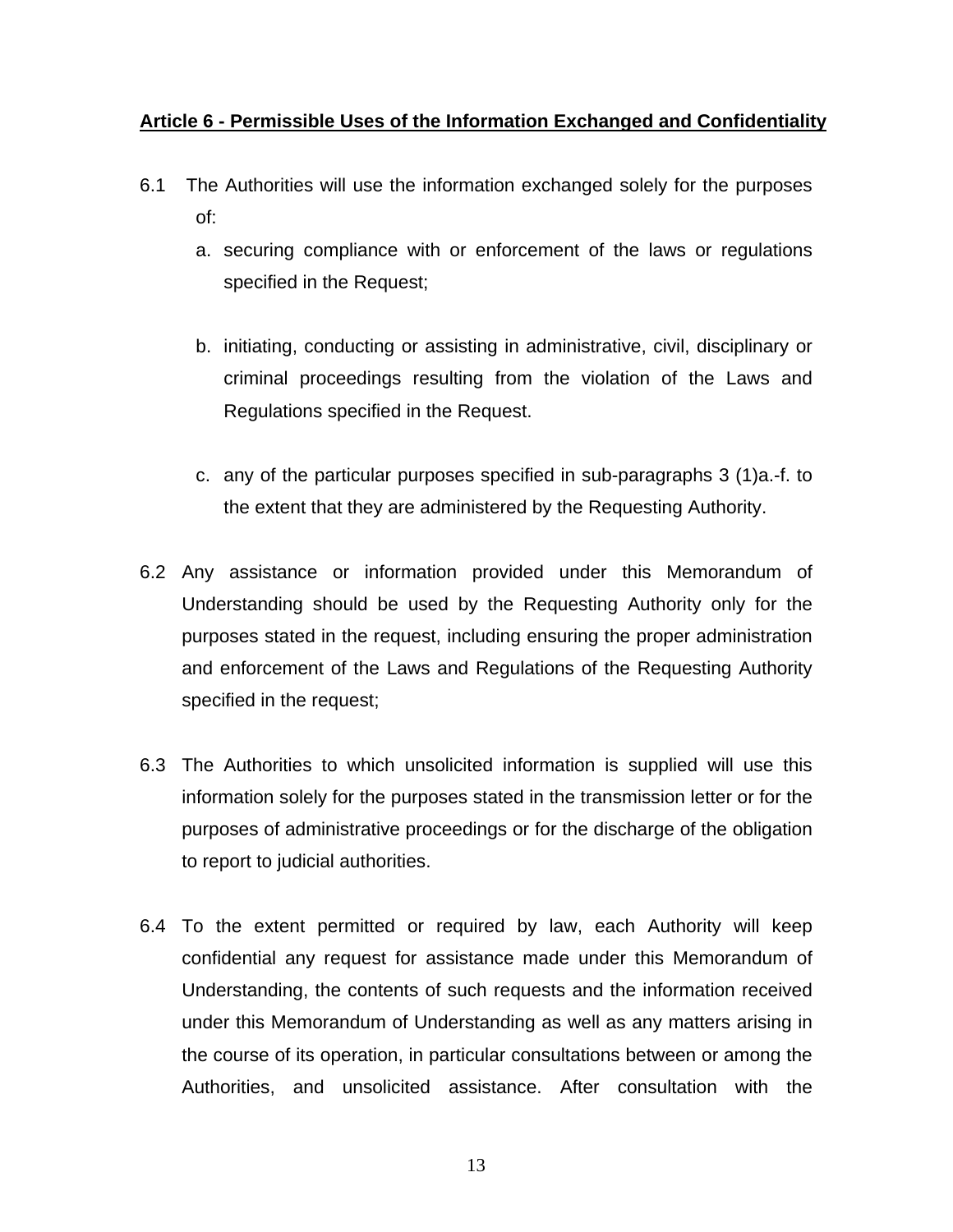Requesting Authority, the Requested Authority may disclose the fact that the Requesting Authority has made the request if such disclosure is required to carry out the request.

- 6.5 If an Authority intends to use or disclose confidential information furnished under this Memorandum of Understanding for any purpose other than those stated in this Article and in the request, it must obtain the prior written consent of the Requested Authority. If the Requested Authority consents to the use of the information for purposes other than those stated, it may subject it to certain conditions.
- 6.6 Nothing in paragraphs 6.1 and 6.2 of this Article will prevent an Authority from using or disclosing information in circumstances where such use or disclosure is required in order to comply with its national Laws and Regulations.

#### **Article 7 - Consultations**

The Authorities will review the implementation of this Memorandum of Understanding regularly and may conduct consultations in order to improve its operation and to resolve possible difficulties.

#### **Article 8-Cost of Investigation or Assistance**

If it appears to the Requested Authority that the response to a request for assistance under this Memorandum of Understanding will incur substantial costs, the Requested Authority may call for the establishment of a cost sharing arrangement before continuing to respond to such a request.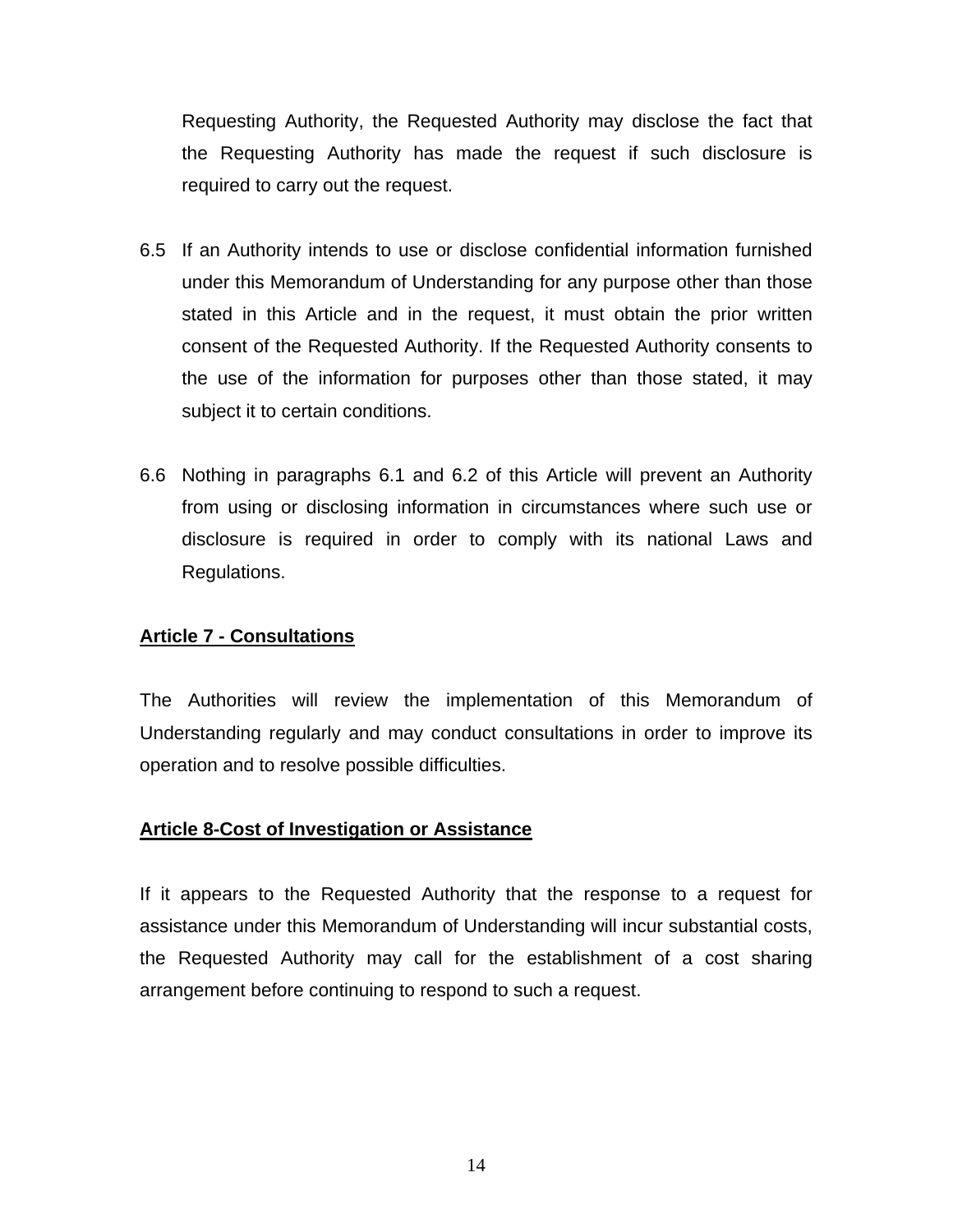## **Article 9 - Amendments to the Memorandum of Understanding**

This Memorandum of Understanding may be amended or modified by mutual consent. Any amendment or modification of this Memorandum of Understanding shall follow the same procedure as its entry into force.

### **Article 10 – Publication**

This Memorandum of Understanding may be published.

### **Article 11 - Entry into Force and Termination**

11.1This Memorandum of Understanding will enter into force on the date of signature, and shall continue to remain in force unless terminated by any of the Authorities at any time by giving at least thirty days prior written notice to the other Authority.

11.2 If the Requested Authority undertakes to denounce the Memorandum of Understanding, requests for information communicated before the effective date of denunciation will still be processed under this Memorandum of Understanding.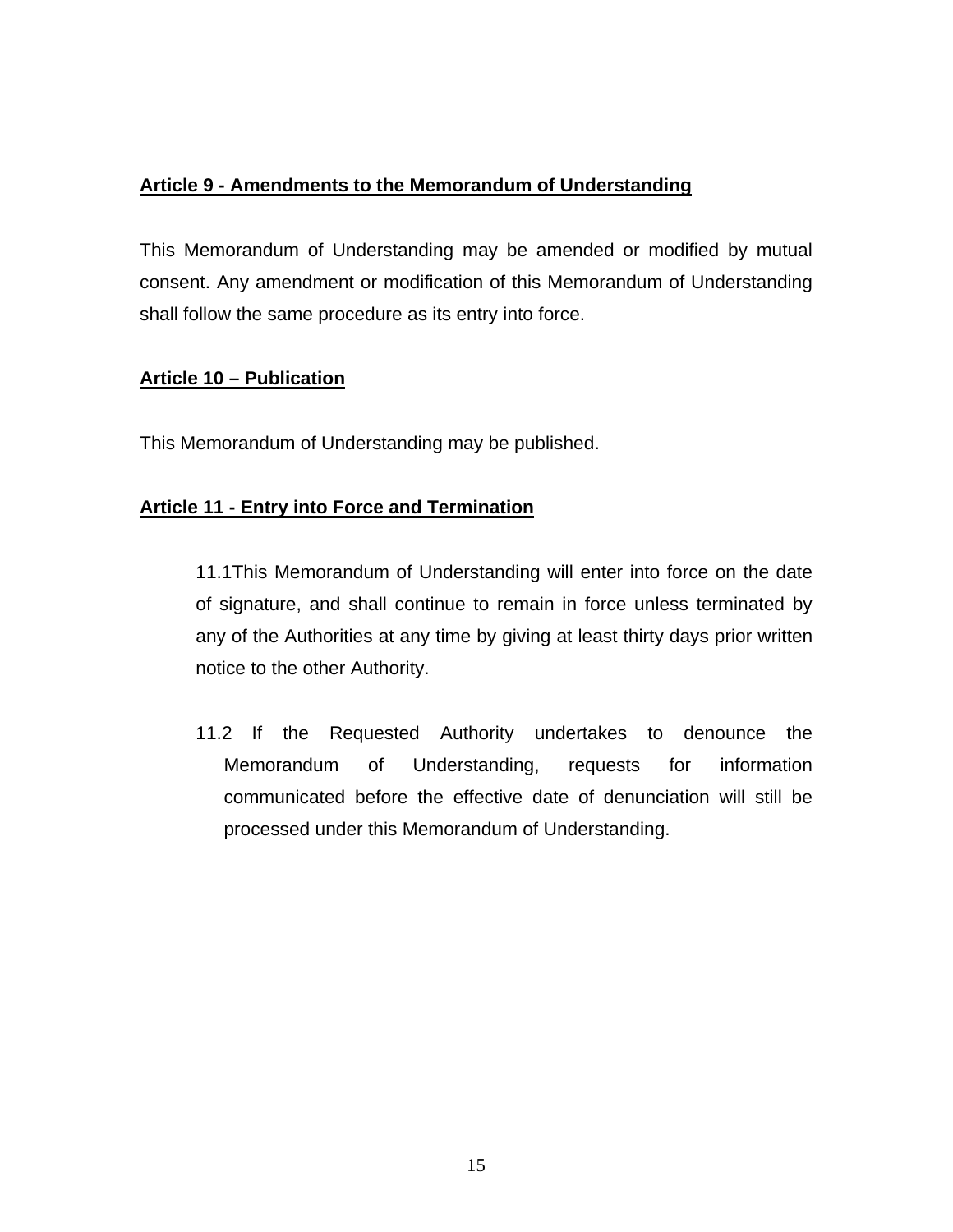IN WITNESS WHEREOF, the undersigned duly authorized by their respective Governments have signed this memorandum of understanding.

Signed at \_\_\_\_\_\_\_\_\_\_**, \_\_\_\_\_\_\_** this **\_\_\_\_\_\_\_\_\_** day of **\_\_\_\_\_\_\_\_\_** 2007, which corresponds to the \_\_\_\_\_\_\_\_\_\_\_\_\_\_\_\_\_day 5768, in duplicate in Hebrew, Hindi and English, all texts being equally authentic. In case of divergences in interpretation, the English text shall prevail.

#### **FOR THE SECURITIES AND EXCHANGE BOARD OF INDIA**

#### **FOR THE ISRAEL SECURITIES AUTHORITY**

**M. DAMODARAN CHAIRMAN** 

#### **MOSHE TERY CHAIRMAN**